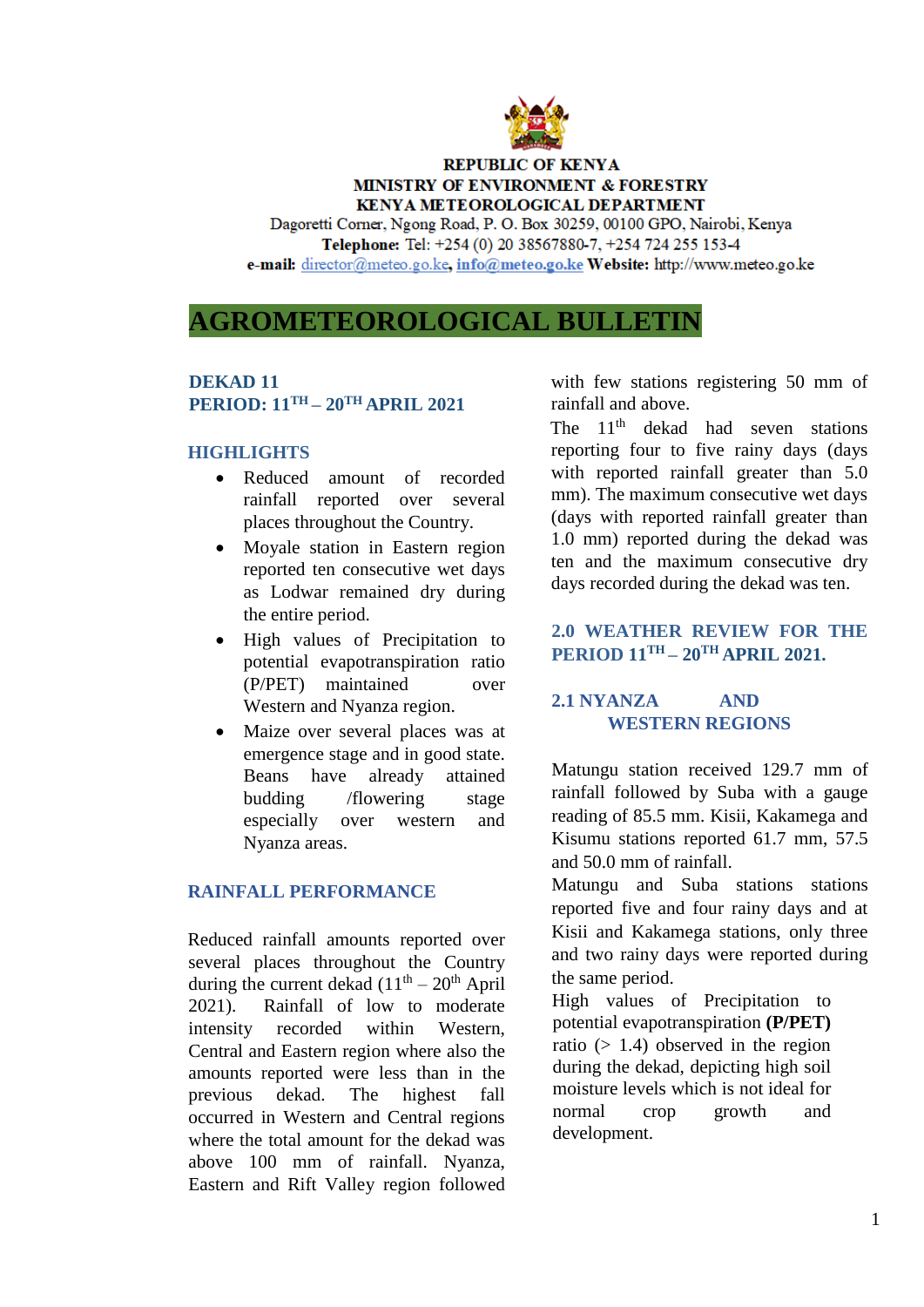Mean air temperature at Kakamega station dropped to  $21.2 \text{ °C}$ . and at Kisii, the mean air temperature was 20.9 °C.

### **2.2 RIFT VALLEY REGION.**

Kericho station reported 59.2 mm of rainfall followed by Kitale with a gauge reading of 12 mm. The rest of the stations reported 8.0 mm and below during the dekad.

Kericho station reported four rainy days as Kitale registered only a single rainy day during the same period.

Normal values of Precipitation to potential evapotranspiration **(P/PET)** ratio  $(0.8 - 1.0)$  were observed over some parts of the region depicting normal soil moisture levels ideal for crop growth and development.

The mean air temperature at Kapsoya was 19.1 °C and at Kericho18.5 °C. Kabarak and Eldoret airport reported mean air temperatures of 19.3 °C and 18.7 °C.

### **2.3 CENTRAL KENYA HIGHLANDS AND NAIROBI AREA REGION.**

Kangema station reported 115.6 mm of rainfall followed by Dagoretti with 52.2 mm. Kabete and Thika stations received 38.4 mm, and 28.2 mm respectively. At Nyeri and Nyahururu, the gauge readings were 21.6 mm and 6.8 mm of rainfall.

Kangema station reported 5 rainy days and at Dagoretti and Kabete stations only 2 and 3 rainy days were reported. Nyeri reported a single rainy day during the same period.

Normal values of Precipitation to potential evapotranspiration **(P/PET)** ratio  $(0.8 - 1.0)$  were observed over some parts of the region depicting normal soil moisture levels ideal for crop growth and development.

Mean air temperatures at Dagoretti and Kabete was 19.9 °C and 19.6 °C and at Nyeri and Nyahururu 20.2 °C and 15.9  $\rm ^{\circ}C$ 

### **2.4 EASTERN REGION.**

Embu station reported 60.5 mm of rainfall with a total number of 5 rainy days Marsabit reported 55.7 mm with 3 rainy days. Moyale, Mwea and Meru stations received 53.4 mm, 40.8 mm and 18.1mm with two rainy days each. Makindu and Katumani reported 4.1 mm and 3.0 mm of rainfall during the dekad.

Low values of Precipitation to potential evapotranspiration **(P/PET)** ratio (< 0.8) predominant over most of the region except over Central Eastern regions.

Mwea reported a mean air temperature of 24.0°C, while at Meru and Embu stations mean air temperature was 20.3 and 20.0 °C. Marsabit, reported 23.2  $\mathrm{C}$ .

### **2.5 NORTH EASTERN REGION**

In the North Eastern region, Mandera reported 58.8 mm with 2 rainy days followed by Wajir with 42.3 mm of rainfall and 4 rainy days. Garissa station reported 9.7 mm of rainfall. Normal values of Precipitation to potential evapotranspiration **(P/PET)** ratio (> 0.8) observed over most parts of the region.

Mandera and Garissa stations reported a Mean air temperatures of 31.2 and 30.8°C

### **2.6 COASTAL REGION.**

At the coastal region, Mombasa station reported 45.9 mm with a single rainy day and followed closely by Malindi with a gauge reading of 44.4 mm of rainfall and two rainy days. Msabaha and Mtwapa reported 39.2 mm and 28.4mm with 2 rainy days each.

Normal values of Precipitation to potential evapotranspiration **(P/PET)** ratio (0.8 – 1.0) were observed over some parts of the region depicting normal soil moisture levels ideal for crop growth and development.

Mean air temperature at Lamu dropped to 30.1°C and at Mombasa and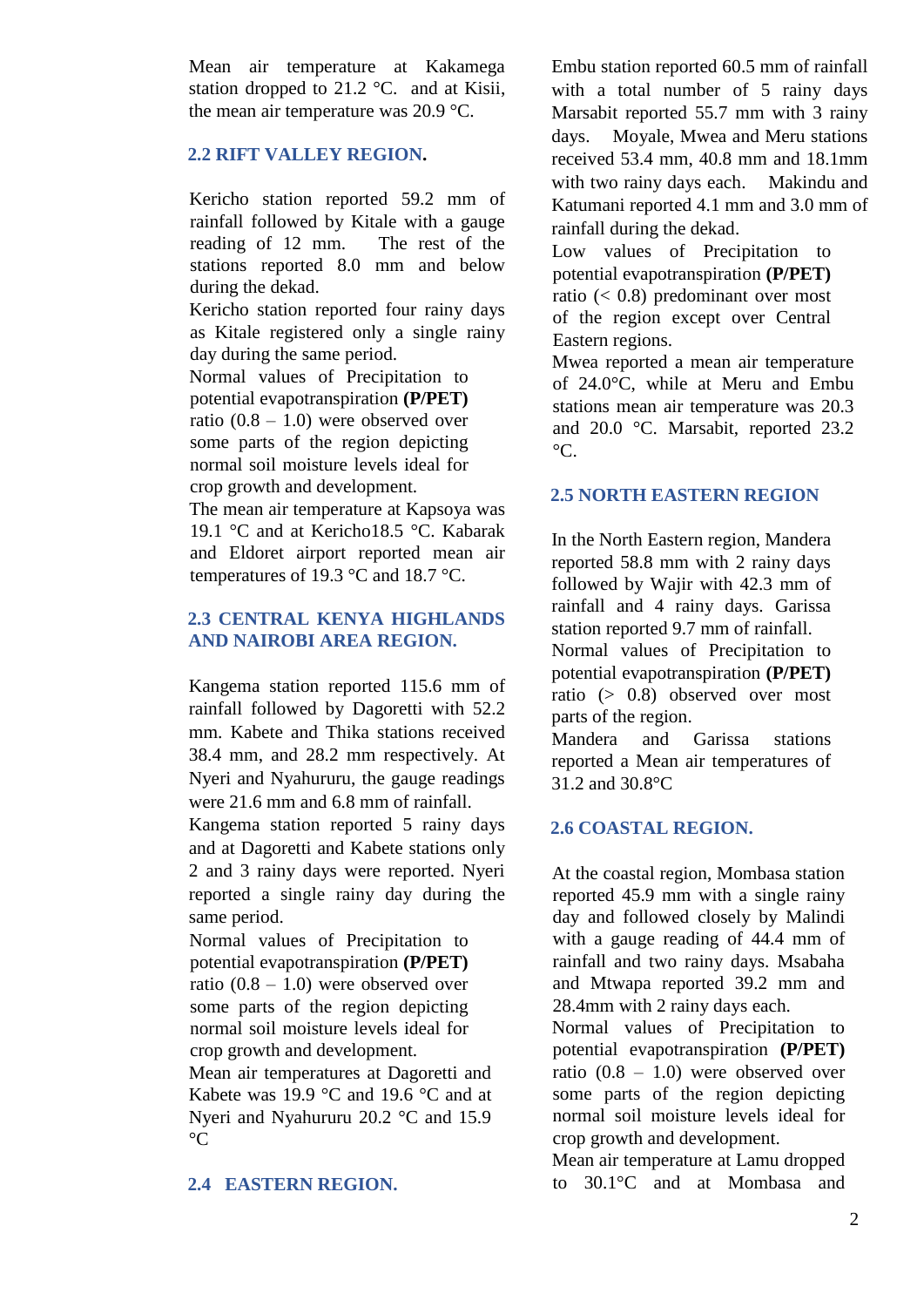Malindi the mean air temperature was and 29.0 °C and 28.2 °C

# **3.0 CROP REVIEW FOR THE PERIOD 11TH – 20 TH APRIL 2021.**

# **3.1 Kakamega**

Maize is at emergence stage while beans are at budding stage and the state of both crops is generally good which corresponds to above normal condition. All farmers have completed weeding their farms.

#### **3.2 Kisii**

Maize was at emergence stage and beans at budding stage and the state of both crops was generally good which corresponds to above normal condition. All farmers have completed weeding their farms.

#### **3.3 Kitale**

Both maize and Beans were emergence stage and the crop state was fair which corresponds to normal condition. Some farmers are still planting their farms.

#### **3.4 Thika**

Both maize and Beans were emergence stage and the crop state is fair which corresponds to normal growth.

### **3.5 Meru**

Both maize and Beans were emergence stage and the crop state is fair which corresponds to normal growth.

#### **3.6 Embu**

Both maize and Beans were emergence stage and the crop state was fair which corresponds to normal growth.

#### **3.7 Nyeri**

Both maize and Beans were emergence stage and the crop state was fair which corresponds to normal growth.

#### **3.8 Nyahururu**

Planting of maize and beans has not taken place because of delayed onset of rains.

#### **3.9 Katumani**

Maize **(Duma 43)** and beans **(KAT B1)** are at emergence stage and the crop state is fair which corresponds to normal growth. Weeding is ongoing in most farms.

### **3.10 Msabaha**

Both maize and Beans were emergence stage and the crop state is fair which corresponds to normal growth.

#### **3.11 Mtwapa**

Farmers have finished planting, both maize and beans are at emergence stage, and the crop state is fair which corresponds to normal growth.

#### **4.0 ANALYSIS OF RAINFALL, PPET AND TEMPERATURE CONDITIONS**.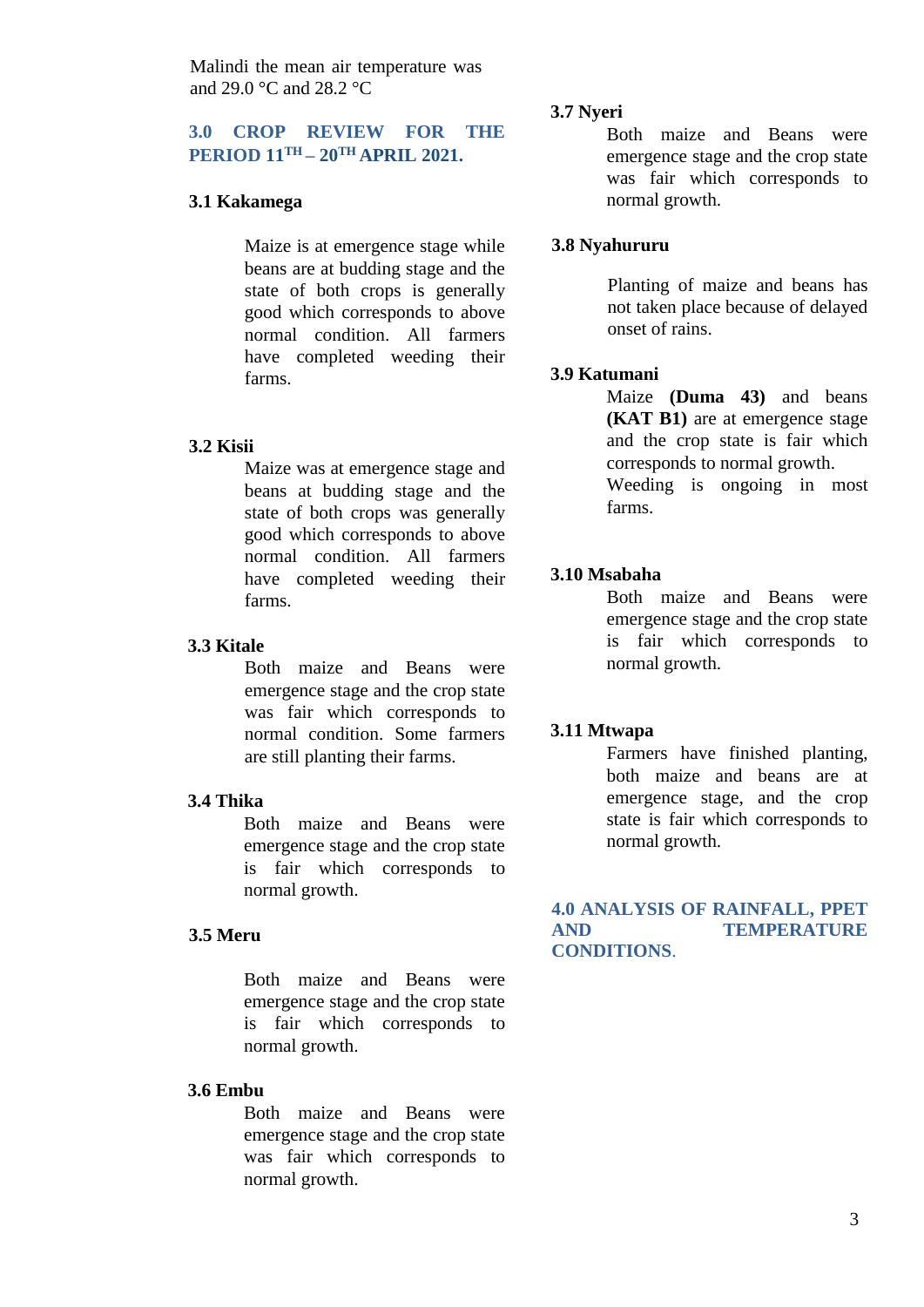

**Figure 4.1: Actual rainfall totals for dekad 10, 2021**



**Figure 4.2: Dekadal rainfall totals in (mm)** 



**Figure 4.3: Dekadal PPET values**



**Figure 4.4: Dekadal Mean temperature distribution for dekad 30, 2020**



**Figure 4.5 Dekadal temperatures in (°C).** 

# **5.0 EXPECTED WEATHER AND CROP**

**CONDITIONS DURING THE NEXT 10 DAYS; 21 ST – 30TH APRI, 2020.**

### **5.1 Nyanza and Western region-Nyamira, Kisii Migori, Homa Bay, Vihiga and Busia**

Mornings to be mainly sunny with occasional rains expected over few places. Afternoon showers and thunderstorms are likely to occur over several places during the entire forecast period. Evening showers expected over a few places throughout the *forecast* period.

*The expected weather condition is ideal for both crops, which are at emergence and budding stages over several farms in the region.*